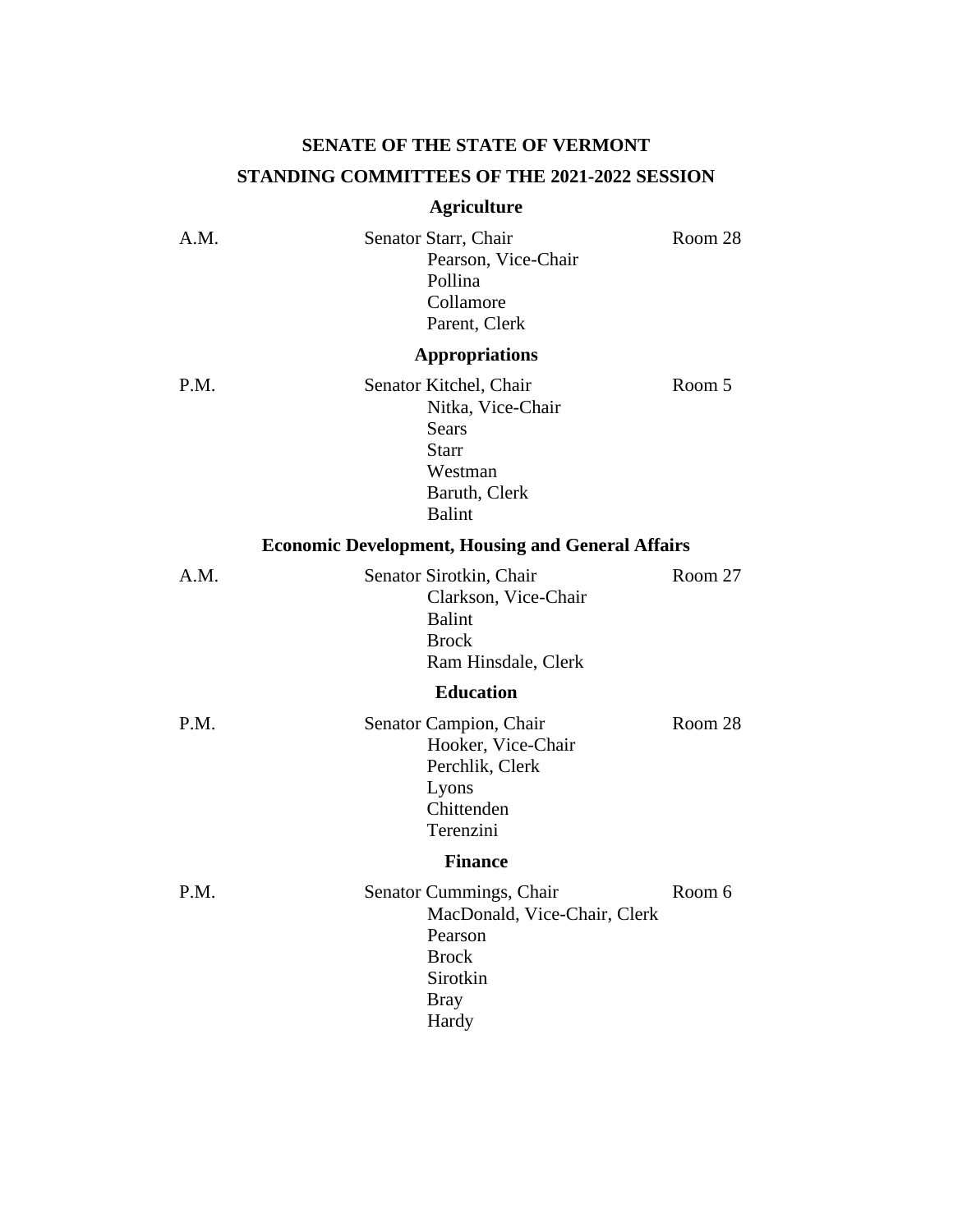|      | <b>Government Operations</b>                                                                  |         |
|------|-----------------------------------------------------------------------------------------------|---------|
| P.M. | Senator White, Chair<br>Pollina, Vice-Chair<br>Collamore<br>Clarkson<br>Ram Hinsdale, Clerk   | Room 4  |
|      | <b>Health and Welfare</b>                                                                     |         |
| A.M. | Senator Lyons, Chair<br>Hardy, Vice-Chair<br>Cummings<br>Hooker<br>Terenzini, Clerk           | Room 17 |
|      | <b>Institutions</b>                                                                           |         |
| P.M. | Senator Benning, Chair<br>McCormack, Vice-Chair<br>Mazza<br>Parent<br>Ingalls, Clerk          | Room 7  |
|      | <b>Judiciary</b>                                                                              |         |
| A.M. | Senator Sears, Chair<br>Baruth, Vice-Chair<br>White<br>Nitka, Clerk<br>Benning                | Room 1  |
|      | <b>Natural Resources and Energy</b>                                                           |         |
| A.M. | Senator Bray, Chair<br>Westman, Vice-Chair<br>MacDonald<br>Campion, Clerk<br><b>McCormack</b> | Room 8  |
|      | <b>Transportation</b>                                                                         |         |
| A.M. | Senator Mazza, Chair<br>Perchlik, Vice-Chair<br>Kitchel<br>Chittenden, Clerk<br>Ingalls       | Room 3  |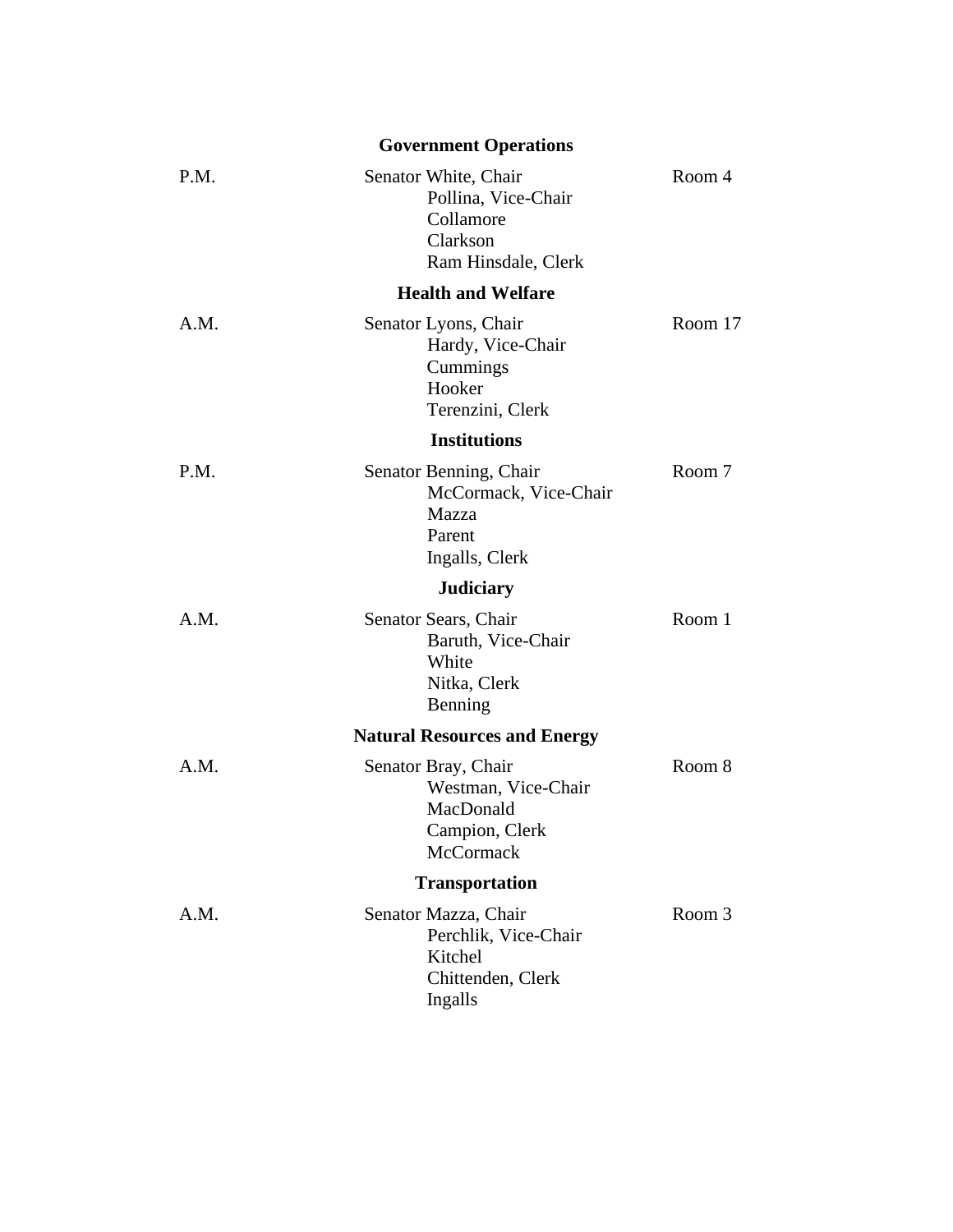|         | <b>Rules</b>                                                                                                     |
|---------|------------------------------------------------------------------------------------------------------------------|
| At Call | Senator Balint, Chair<br>Mazza, Vice-Chair<br>Clarkson<br>Hooker<br><b>Brock</b>                                 |
|         | <b>Ethics</b>                                                                                                    |
| At Call | Senator Benning, Chair<br>Campion, Vice-Chair<br><b>Brock</b><br>Cummings<br>Pollina                             |
|         | <b>Reapportionment</b>                                                                                           |
| At Call | Senator White, Chair<br>Collamore, Vice-Chair<br>Clarkson<br><b>Starr</b><br>Pearson<br>Perchlik<br><b>Brock</b> |
|         | <b>Sexual Harassment Panel</b>                                                                                   |
| At Call | Senator Hardy, Chair<br>Benning, Vice-Chair<br>Lyons<br>Perchlik<br>Parent<br><b>Ram Hinsdale</b><br>* * * *     |
|         |                                                                                                                  |

## **AND THEIR COMMITTEE ASSIGNMENTS**

| SENATORS      | <b>COMMITTEES</b>                                                                     |
|---------------|---------------------------------------------------------------------------------------|
| <b>Balint</b> | Appropriations; Economic Development, Housing and<br>General Affairs; Rules, Chair    |
| <b>Baruth</b> | Appropriation, Clerk; Judiciary, Vice-Chair                                           |
| Benning       | Ethics, Chair; Institutions, Chair; Judiciary; Sexual<br>Harassment Panel, Vice-Chair |
| Bray          | Finance; Natural Resources and Energy, Chair                                          |
|               |                                                                                       |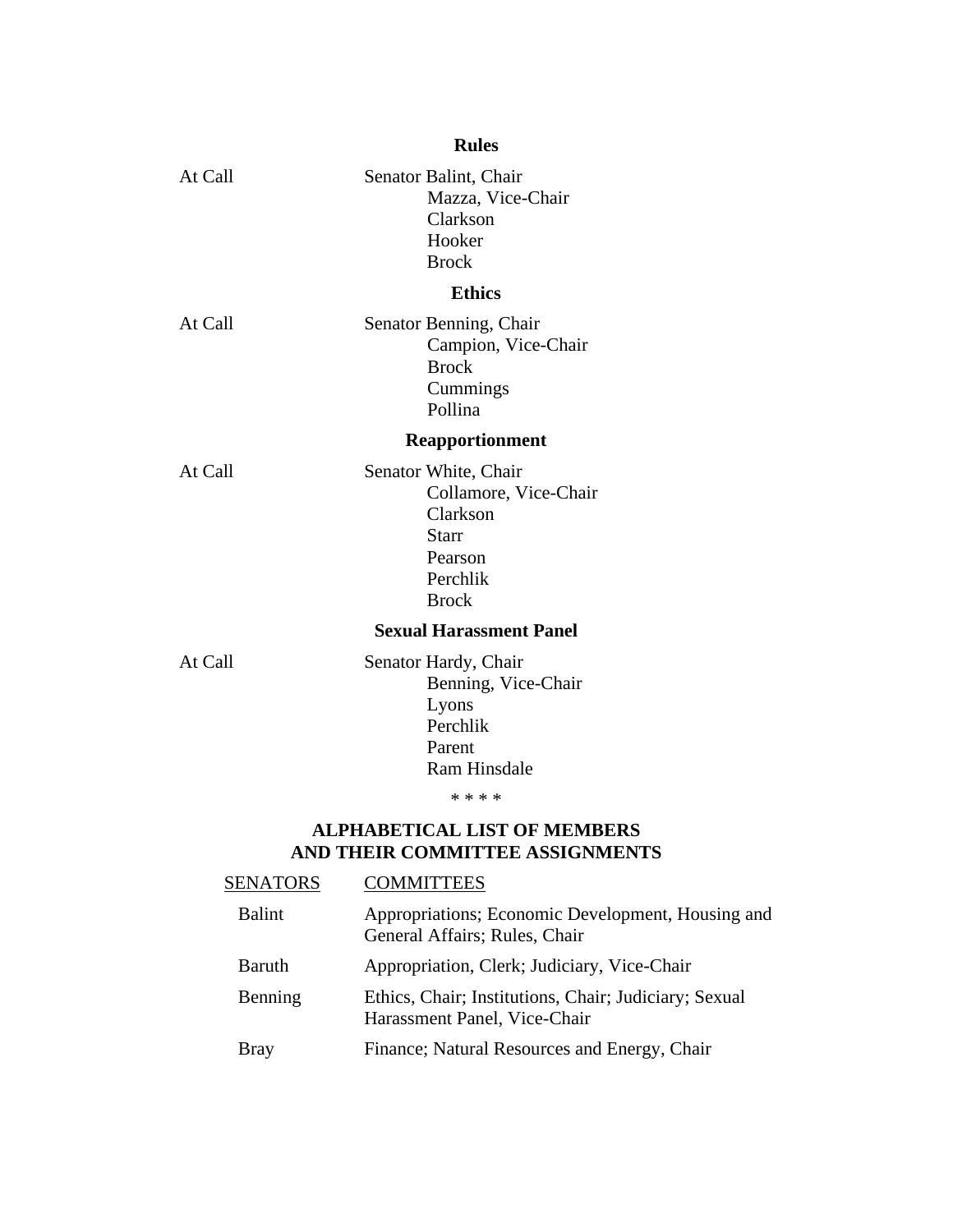| <b>Brock</b> | Economic Development, Housing and General<br>Affairs; Ethics; Finance; Reapportionment; Rules                                |
|--------------|------------------------------------------------------------------------------------------------------------------------------|
| Campion      | Education; Chair; Ethics, Vice-Chair; Natural<br>Resources and Energy, Clerk                                                 |
| Chittenden   | Education; Transportation, Clerk                                                                                             |
| Clarkson     | Economic Development, Housing and General<br>Affairs, Vice-Chair; Government Operations;<br><b>Reapportionment</b> ; Rules   |
| Collamore    | <b>Agriculture</b> ; Government Operations;<br>Reapportionment, Vice-Chair                                                   |
| Cummings     | Ethics; Finance, Chair; Health and Welfare                                                                                   |
| Hardy        | Finance; Health and Welfare; Vice-Chair; Sexual<br>Harassment Panel; Chair                                                   |
| Hooker       | Education, Vice-Chair; Health and Welfare; Rules                                                                             |
| Ingalls      | Institutions, Clerk; Transportation                                                                                          |
| Kitchel      | Appropriations, Chair; Transportation                                                                                        |
| Lyons        | Education; Health and Welfare, Chair; Sexual<br><b>Harassment Panel</b>                                                      |
| MacDonald    | Finance, Vice-Chair, Clerk; Natural Resources and<br>Energy                                                                  |
| Mazza        | Institutions; Rules, Vice-Chair; Transportation, Chair                                                                       |
| McCormack    | Institutions, Vice-Chair; Natural Resources and<br>Energy                                                                    |
| Nitka        | Appropriations, Vice-Chair; Judiciary, Clerk                                                                                 |
| Parent       | Agriculture, Clerk; Institutions; Sexual Harassment<br>Panel                                                                 |
| Pearson      | Agriculture, Vice-Chair; Finance; Reapportionment                                                                            |
| Perchlik     | Education, Clerk; Sexual Harassment Panel;<br>Transportation, Vice-Chair; Reapportionment                                    |
| Pollina      | Agriculture; Ethics; Government Operations, Vice-<br>Chair                                                                   |
| Ram Hinsdale | Economic Development, Housing and General<br>Affairs, Clerk; Government Operations, Clerk; Sexual<br><b>Harassment Panel</b> |
| Sears        | Appropriations; Judiciary, Chair                                                                                             |